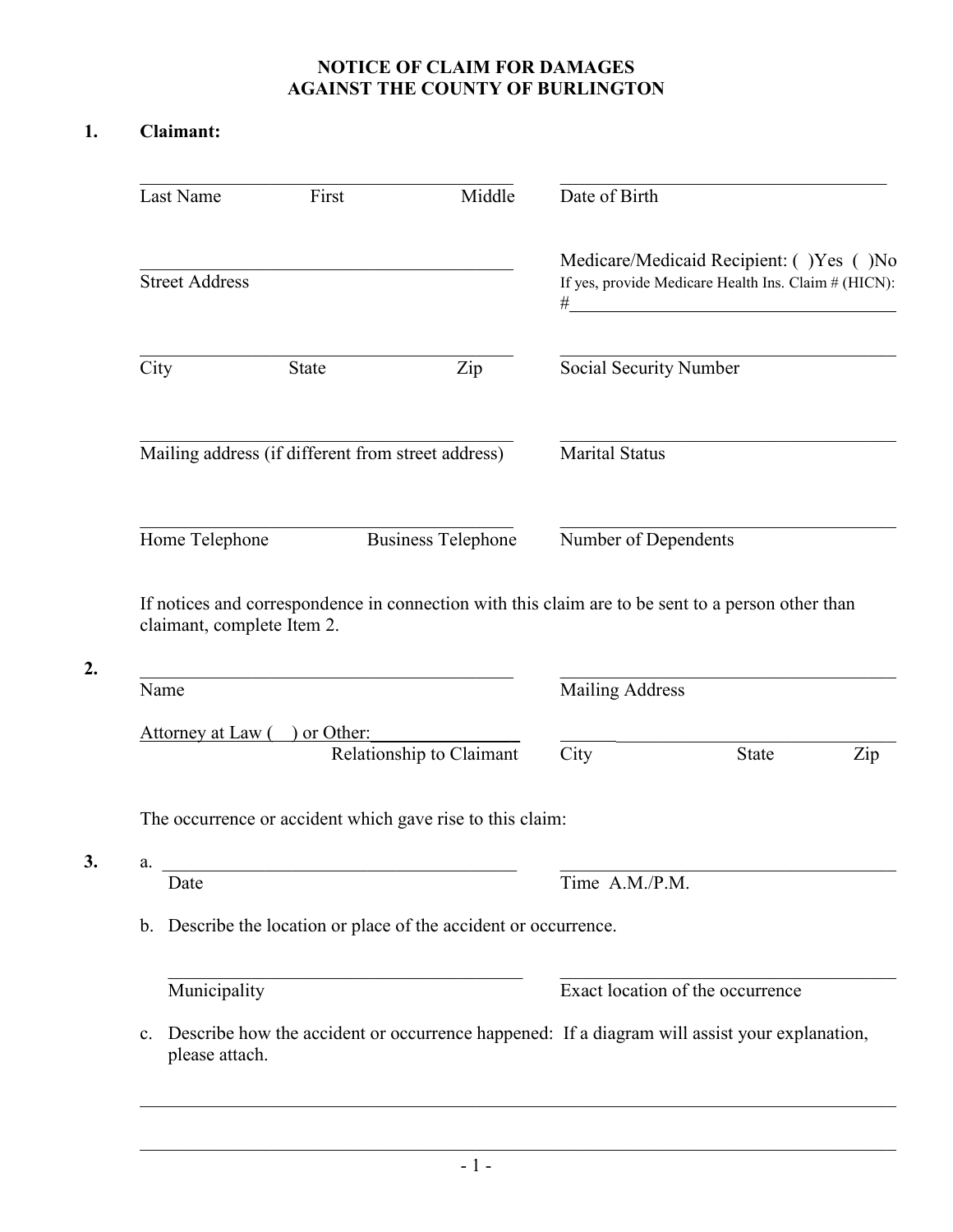d. State the name and address of the County agency or agencies that you claim caused your damage.

State any names of County employees whom you claim were at fault, including any information that will assist in identifying and locating them.

e. State the negligence or "wrongful" acts of the County agency and County employees which caused your damages.

f. State the name and address of all witnesses to the accident or occurrence.

g. State the names of all police officers and police departments who investigated the accident.

a. Claim for Damages (check appropriate block)

 $\overline{4}$ .

( ) Property Damage  $\overline{(\ }$ ) Personal Injury The Channel Hymer detail:  $\frac{1}{2}$  and  $\frac{1}{2}$  are the contract of  $\frac{1}{2}$  and  $\frac{1}{2}$  are the contract of  $\frac{1}{2}$  and  $\frac{1}{2}$  are the contract of  $\frac{1}{2}$  and  $\frac{1}{2}$  are the contract of  $\frac{1}{2}$  and  $\frac{1$  $\left($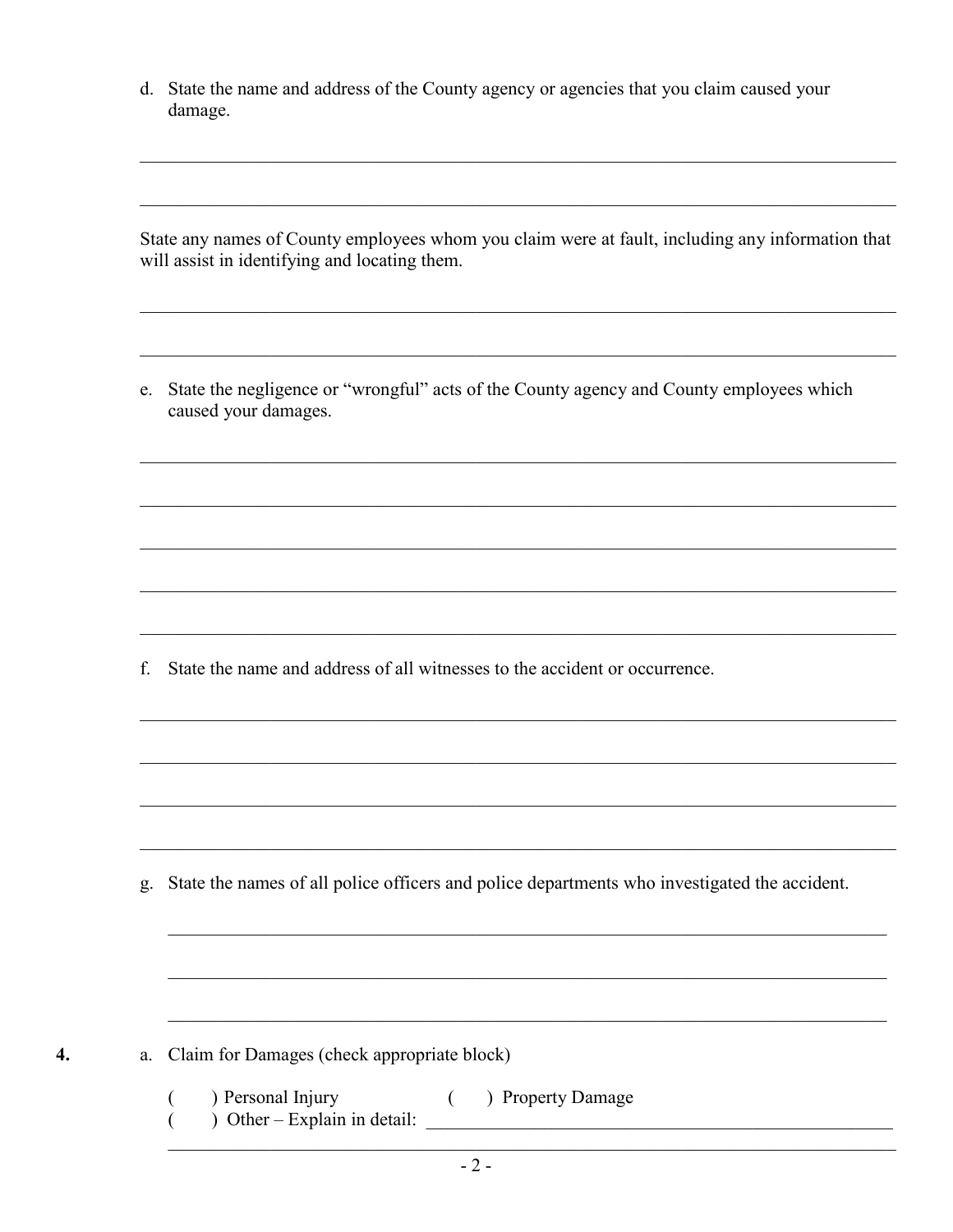b. If you claim personal injury,

| (1)      | Describe your injuries resulting from this accident or occurrence.                                                  |                       |                                      |                                               |
|----------|---------------------------------------------------------------------------------------------------------------------|-----------------------|--------------------------------------|-----------------------------------------------|
| (2)      | Do you claim permanent disability resulting from this injury?<br>) Yes<br>) No<br>(                                 |                       |                                      |                                               |
|          | If yes, describe the injuries believed to be permanent.                                                             |                       |                                      |                                               |
| (3)      | For each hospital, doctor, or other practitioner rendering treatment, examination or<br>diagnostic services, state: |                       |                                      |                                               |
|          | Name of Hospital,<br>Doctor, or other                                                                               | Dates<br>of treatment | Amount of<br>charges to              | Amount paid of<br>other sources               |
| Facility | Address                                                                                                             | or services           | date                                 | such as insurance                             |
|          |                                                                                                                     |                       |                                      |                                               |
|          |                                                                                                                     |                       |                                      |                                               |
| (4)      | If you claim loss of wages or income as a result of the injury, state:                                              |                       |                                      |                                               |
|          | Name of Employer                                                                                                    |                       | Address of Employer                  |                                               |
|          | Your Occupation                                                                                                     |                       | Date you became employed at this job |                                               |
|          | Rate of Pay                                                                                                         |                       | Dates of absence from work           |                                               |
|          | Total lost wages to date                                                                                            |                       |                                      | If still out of work, expected date of return |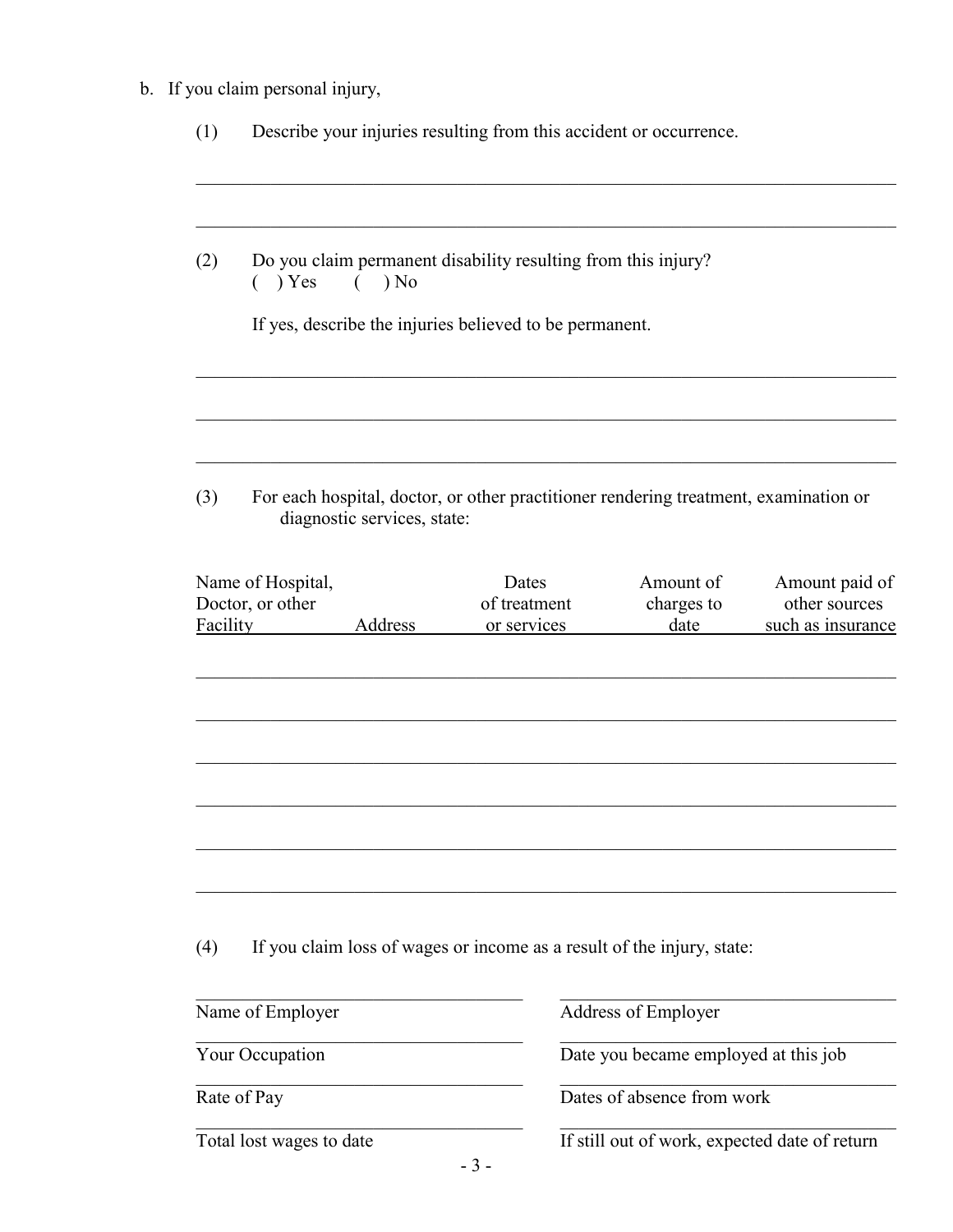NOTE: If your claimed loss of income arises from self-employment or other than wages, attach a calculation showing the basis of your calculation of lost income.

| (5) | Set forth any and all other losses or damages claimed by you: |  |  |
|-----|---------------------------------------------------------------|--|--|
|     |                                                               |  |  |

| If you claim property damage:<br>$\mathbf{c}$ . |
|-------------------------------------------------|
|-------------------------------------------------|

(2) The present location and time when the property may be inspected.

| (3) | Date property acquired                       |                               |
|-----|----------------------------------------------|-------------------------------|
| (4) | Cost of the property $\$                     |                               |
| (5) | Value of property at time of accident \$     |                               |
| (6) | Description of damage                        |                               |
| (7) | Has the damage been repaired?<br>of repairs. | If so, by whom, when and cost |

 $\mathcal{L}_\mathcal{L} = \mathcal{L}_\mathcal{L} = \mathcal{L}_\mathcal{L} = \mathcal{L}_\mathcal{L} = \mathcal{L}_\mathcal{L} = \mathcal{L}_\mathcal{L} = \mathcal{L}_\mathcal{L} = \mathcal{L}_\mathcal{L} = \mathcal{L}_\mathcal{L} = \mathcal{L}_\mathcal{L} = \mathcal{L}_\mathcal{L} = \mathcal{L}_\mathcal{L} = \mathcal{L}_\mathcal{L} = \mathcal{L}_\mathcal{L} = \mathcal{L}_\mathcal{L} = \mathcal{L}_\mathcal{L} = \mathcal{L}_\mathcal{L}$ 

 $\mathcal{L}_\mathcal{L} = \mathcal{L}_\mathcal{L} = \mathcal{L}_\mathcal{L} = \mathcal{L}_\mathcal{L} = \mathcal{L}_\mathcal{L} = \mathcal{L}_\mathcal{L} = \mathcal{L}_\mathcal{L} = \mathcal{L}_\mathcal{L} = \mathcal{L}_\mathcal{L} = \mathcal{L}_\mathcal{L} = \mathcal{L}_\mathcal{L} = \mathcal{L}_\mathcal{L} = \mathcal{L}_\mathcal{L} = \mathcal{L}_\mathcal{L} = \mathcal{L}_\mathcal{L} = \mathcal{L}_\mathcal{L} = \mathcal{L}_\mathcal{L}$ 

(8) Attach each estimate of repair costs to this form.

(9) Set forth in detail the loss claimed by you for property damage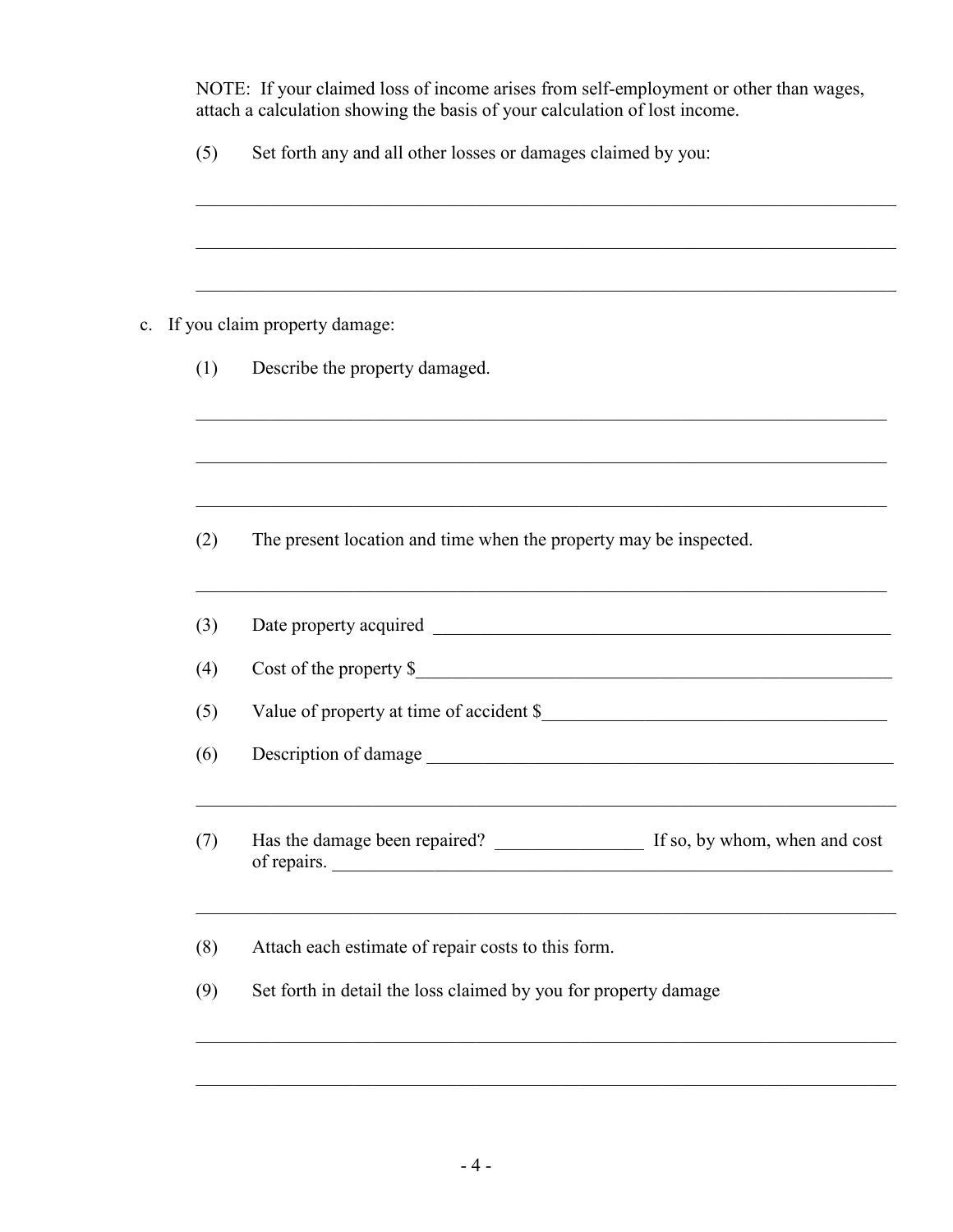d. Set forth in detail all other items of loss or damages claimed by you the method by which you made the calculation.

 $\mathcal{L}_\mathcal{L} = \mathcal{L}_\mathcal{L} = \mathcal{L}_\mathcal{L} = \mathcal{L}_\mathcal{L} = \mathcal{L}_\mathcal{L} = \mathcal{L}_\mathcal{L} = \mathcal{L}_\mathcal{L} = \mathcal{L}_\mathcal{L} = \mathcal{L}_\mathcal{L} = \mathcal{L}_\mathcal{L} = \mathcal{L}_\mathcal{L} = \mathcal{L}_\mathcal{L} = \mathcal{L}_\mathcal{L} = \mathcal{L}_\mathcal{L} = \mathcal{L}_\mathcal{L} = \mathcal{L}_\mathcal{L} = \mathcal{L}_\mathcal{L}$ 

- **5.** The amount of the claim
- **6.** Have you made a claim against anyone else for any of the losses or expenses claimed in this notice?

If yes, set forth the names and addresses of all persons and insurance companies against whom you have made such claims.

 $\mathcal{L}_\mathcal{L} = \mathcal{L}_\mathcal{L} = \mathcal{L}_\mathcal{L} = \mathcal{L}_\mathcal{L} = \mathcal{L}_\mathcal{L} = \mathcal{L}_\mathcal{L} = \mathcal{L}_\mathcal{L} = \mathcal{L}_\mathcal{L} = \mathcal{L}_\mathcal{L} = \mathcal{L}_\mathcal{L} = \mathcal{L}_\mathcal{L} = \mathcal{L}_\mathcal{L} = \mathcal{L}_\mathcal{L} = \mathcal{L}_\mathcal{L} = \mathcal{L}_\mathcal{L} = \mathcal{L}_\mathcal{L} = \mathcal{L}_\mathcal{L}$ 

 $\mathcal{L}_\mathcal{L} = \mathcal{L}_\mathcal{L} = \mathcal{L}_\mathcal{L} = \mathcal{L}_\mathcal{L} = \mathcal{L}_\mathcal{L} = \mathcal{L}_\mathcal{L} = \mathcal{L}_\mathcal{L} = \mathcal{L}_\mathcal{L} = \mathcal{L}_\mathcal{L} = \mathcal{L}_\mathcal{L} = \mathcal{L}_\mathcal{L} = \mathcal{L}_\mathcal{L} = \mathcal{L}_\mathcal{L} = \mathcal{L}_\mathcal{L} = \mathcal{L}_\mathcal{L} = \mathcal{L}_\mathcal{L} = \mathcal{L}_\mathcal{L}$ 

 $\mathcal{L}_\mathcal{L} = \mathcal{L}_\mathcal{L} = \mathcal{L}_\mathcal{L} = \mathcal{L}_\mathcal{L} = \mathcal{L}_\mathcal{L} = \mathcal{L}_\mathcal{L} = \mathcal{L}_\mathcal{L} = \mathcal{L}_\mathcal{L} = \mathcal{L}_\mathcal{L} = \mathcal{L}_\mathcal{L} = \mathcal{L}_\mathcal{L} = \mathcal{L}_\mathcal{L} = \mathcal{L}_\mathcal{L} = \mathcal{L}_\mathcal{L} = \mathcal{L}_\mathcal{L} = \mathcal{L}_\mathcal{L} = \mathcal{L}_\mathcal{L}$ 

**7.** Are any of the losses or expenses claimed herein covered by any policy of insurance? For each such policy, state the name and address of the insurance company, policy number and benefits paid or payable.

**8.** Have you received or agreed to receive any money from anyone for the damages claimed herein? If so, set forth the details for such agreement.

- **9.** The following items must be submitted with this notice:
	- a. Copies of itemized bills for each medical expense and other losses \_\_\_\_\_\_\_\_\_\_\_\_\_\_\_\_\_ and expense claimed.
	- b. Full copies of all appraisals and estimates of property damage claimed by you.
	- c. Copies of all written reports of all expert witnesses and treating physicians.
	- d. A letter from your employer verifying your lost wages. If self-employed, a statement showing the calculation of your claimed lost income.